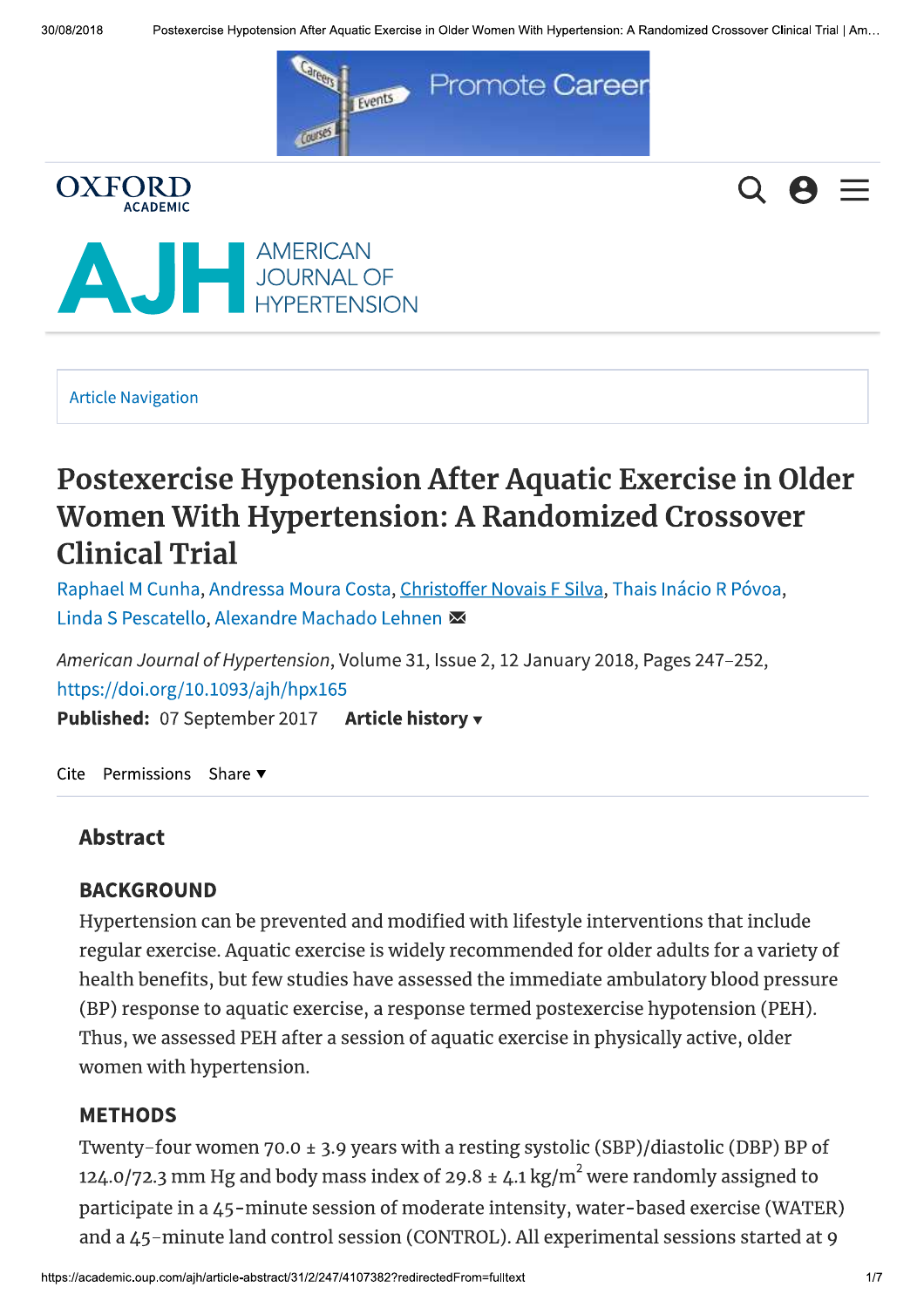AM sharply with 7 days between them. Subjects left the experiments wearing an ambulatory BP monitor for the next 21 hours.

#### **RESULTS**

SBP was lower by  $5.1 \pm 1.0$  mm Hg after WATER than CONTROL over 21 hours ( $P < 0.001$ ), over awake hours by 5.7 ± 1.1 mm Hg ( $P < 0.001$ ), and sleep hours by 4.5 ± 0.4 mm Hg ( $P =$ 0.004). DBP was lower following WATER compared to CONTROL:  $1.2 \pm 0.3$  mm Hg over 21 hours ( $P = 0.043$ ); 0.9 ± 0.6 mm Hg over awake hours ( $P = 0.101$ ); and 1.4 ± 0.9 mm Hg over sleep hours ( $P = 0.039$ ).

#### CONCLUSIONS

Aquatic exercise elicited PEH ( $\sim$ 5 mm Hg) over 21 hours, BP reductions that are comparable in magnitude to land aerobic exercise. The immediate antihypertensive benefits of acute aquatic exercise should continue to be explored in future studies.

Keywords: aerobic exercise, ambulatory blood pressure, blood pressure, elderly, hypertension, postexercise hypotension

Topic: physical activity, hypertension, aerobic exercise, hypotension, blood pressure, exercise, sleep, elderly, control groups, aquatic exercises

**Issue Section: Exercise** 

 $\odot$  American Journal of Hypertension, Ltd 2017. All rights reserved. For Permissions, please email: iournals.permissions@oup.com

You do not currently have access to this article.

# **Sign in**

Don't already have an Oxford Academic account? Register

## Oxford Academic account

Email address / Username<br>|<br>Password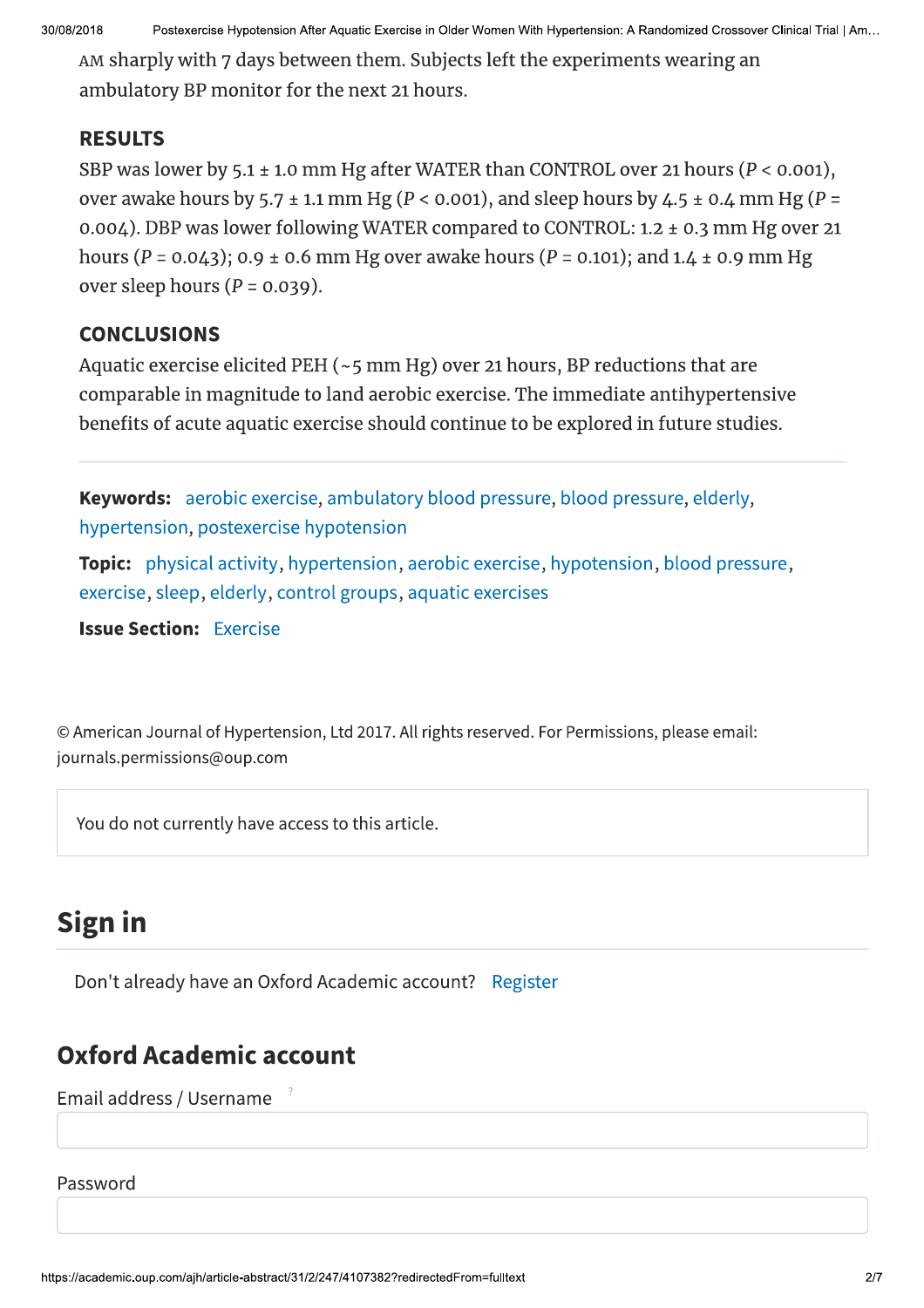erger passences.<br>
Bon't have an account?<br>
Sign in

Forgot password?

## Sign in via your Institution

Sign in

## Purchase

Subscription prices and ordering

### Short-term Access

To purchase short term access, please sign in to your Oxford Academic account above.

Don't already have an Oxford Academic account? Register

Postexercise Hypotension After Aquatic Exercise in Older Women With Hypertension: A Randomized Crossover Clinical Trial - 24 Hours access

 $EUR €35.00$  GBP £27.00 USD \$44.00

### **Rental**



This article is also available for rental through DeepDyve.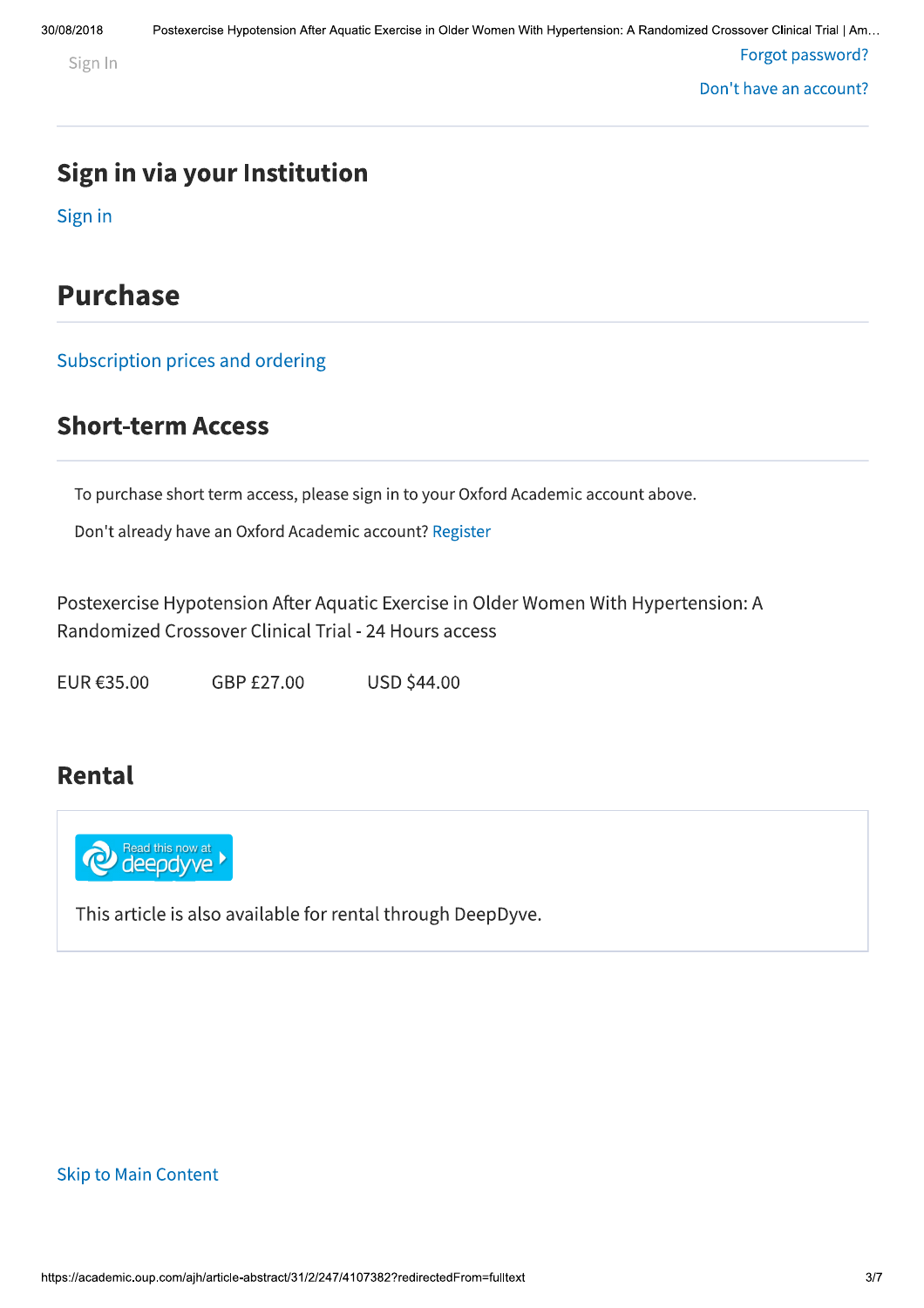





from Oxford Academic

#### More on this topic

Acute Aerobic Exercise Reduces Ambulatory Blood Pressure in Borderline Hypertensive Men and Women

Comparison of two calcium blockers on hemodynamics, left ventricular mass, and coronary vasodilatory in advanced hypertension

BUIBUG WEYN CONTENTSSUIE after active exercise<br>in older men with essential hypertension<br>ps://academic.oup.com/ajh/article-abstract/31/2/247/4107382?redirectedFrom=fulltext<br>4/7 **Ampulatory blood terms** after acute exercise in older men with essential hypertension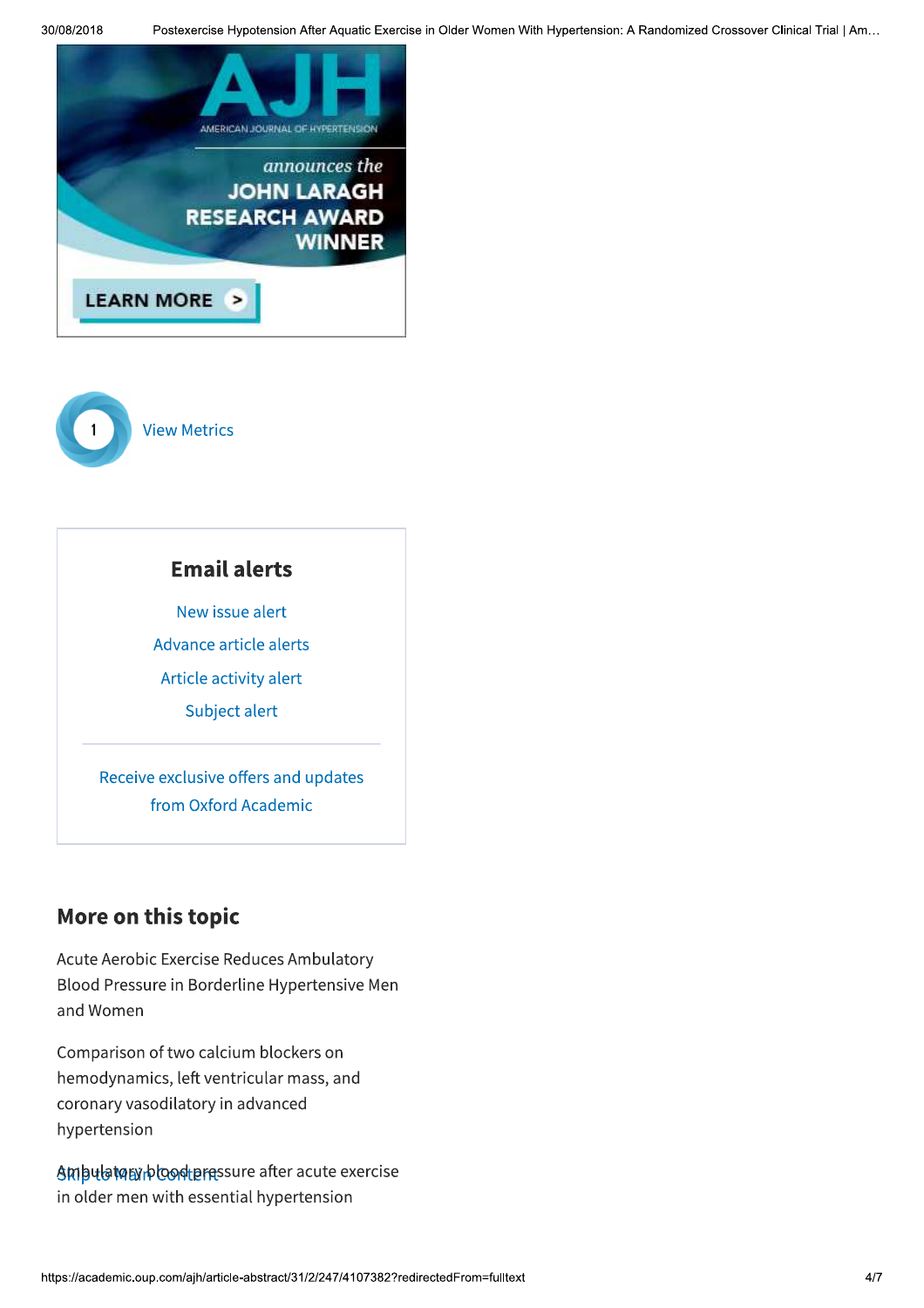In Vivo Pharmacology of SC-51316, a Nonpeptidic Angiotensin II Receptor Antagonist

## **Related articles in**

Google Scholar

## **Related articles in PubMed**

Visceral Adiosity Index as a useful tool for the assessment of cardiometabolic disease risk in women aged 65-74 living in central Poland.

The Association of Fibroblast Growth Factor 23 with Arterial Stiffness and Atherosclerosis in Patients with Autosomal Dominant Polycystic Kidney Disease.

Circulating a-Klotho Levels in Hemodialysis Patients and Their Relationship to Atherosclerosis.

Bradycardia and Hypotension from Improper Use of Aconite Root: A Case Report and Brief Review.

## **Citing articles via**

Google Scholar

CrossRef

#### Most Read | Most Cited **Latest**

Hypertension prevalence jointly influenced by acculturation and gender in U.S. immigrant groups

Periodic Limb Movements in Sleep and Blood Pressure

Shipeffectainnaicrogravity on central aortic blood pressure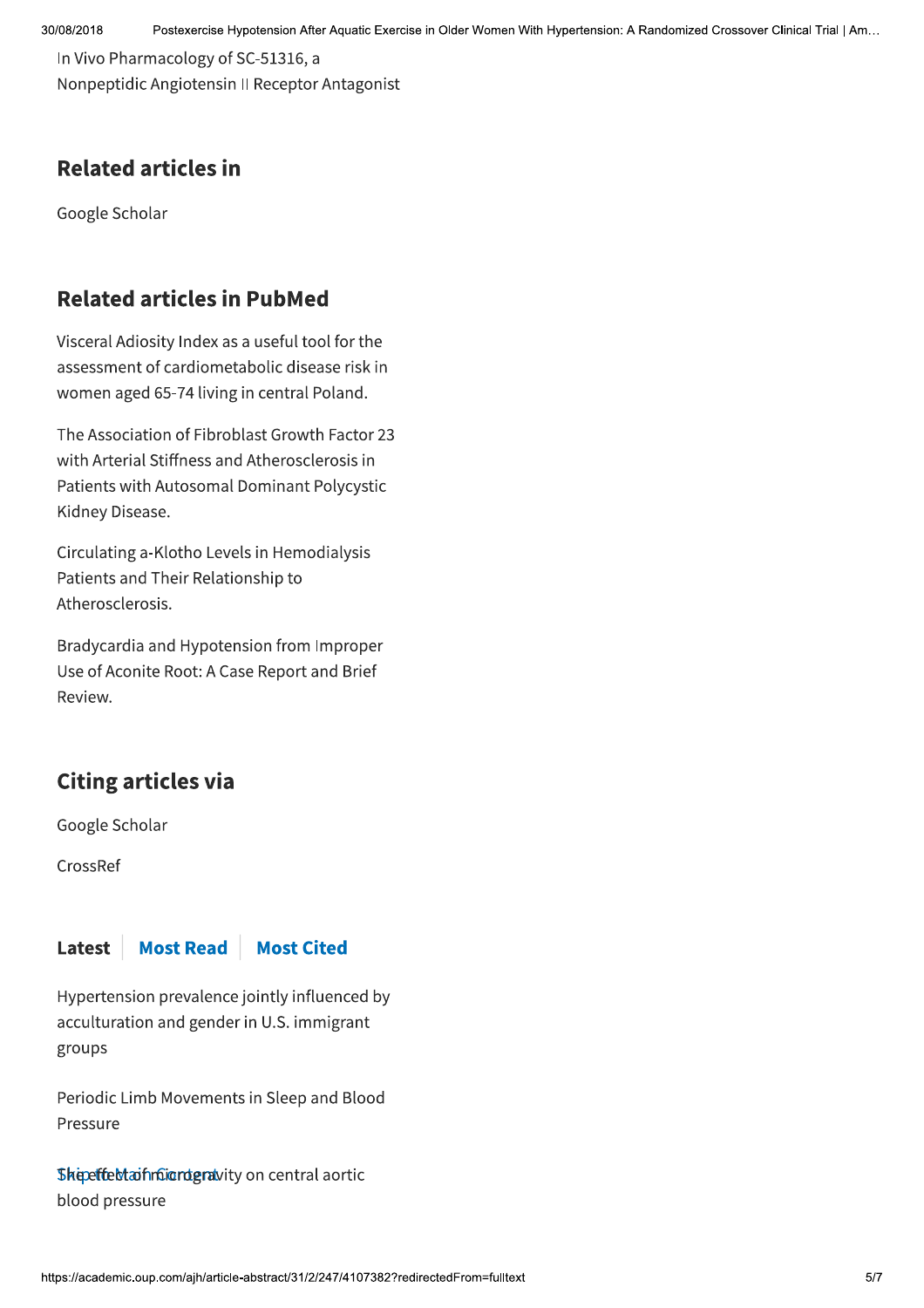Dietary Phosphorus and Ambulatory Blood Pressure in African Americans: The Jackson **Heart Study** 

The Metabolic Syndrome Does Not Affect Development of Collateral Circulation in the Poststenotic Swine Kidney



About American Journal of Hypertension **Editorial Board** Author Guidelines Facebook Twitter

Purchase

Recommend to your Library Advertising and Corporate Services Journals Career Network



Online ISSN 1941-7225 Print ISSN 0895-7061 Copyright © 2018 American Journal of Hypertension, Ltd.

| About Us             | <b>Connect</b>        |
|----------------------|-----------------------|
| Contact Us           | Join Our Mailing List |
| Careers              | OUPblog               |
| Help                 | Twitter               |
| Access & Purchase    | Facebook              |
| Rights & Permissions | YouTube               |
| Open Access          | Tumblr                |

| <b>Resources</b>                                                                       | <b>Explore</b>    |  |  |  |
|----------------------------------------------------------------------------------------|-------------------|--|--|--|
| <b>Authors</b>                                                                         | Shop OUP Academic |  |  |  |
| https://academic.oup.com/aih/article-abstract/31/2/247/4107382?redirectedFrom=fulltext |                   |  |  |  |